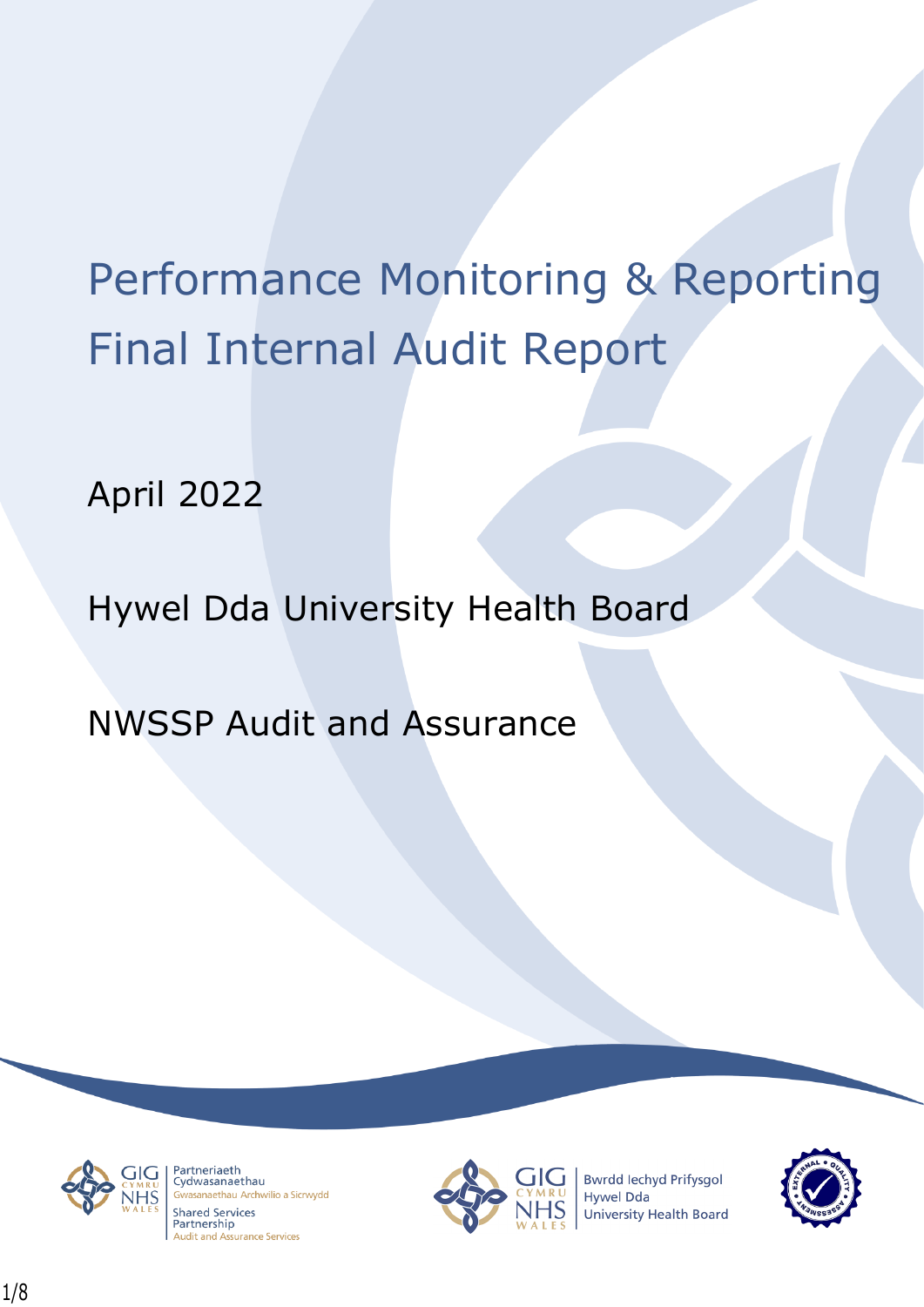# **Contents**

| Review reference:            | HDUHB-2122-05                                              |
|------------------------------|------------------------------------------------------------|
| Report status:               | Final                                                      |
| Fieldwork commencement:      | 20 January 2022                                            |
| Fieldwork completion:        | 15 March 2022                                              |
| Draft report issued:         | 24 March 2022 / 1 April 2022                               |
| Debrief meeting:             | 1 April 2022                                               |
| Executive sign-off received: | 1 April 2022                                               |
| Final report issued:         | 1 April 2022                                               |
| Auditors:                    | Henry Wellesley, Audit Manager                             |
| Executive sign-off:          | Huw Thomas, Director of Finance                            |
| Distribution:                | Catherine Evans, Head of Strategic Performance Improvement |
|                              | Tracy Price, Performance Manager                           |
| Committee:                   | Audit & Risk Assurance Committee                           |



2/8

Audit and Assurance Services conform with all Public Sector Internal Audit Standards as validated through the external quality assessment undertaken by the Institute of Internal Auditors

#### Acknowledgement

NHS Wales Audit & Assurance Services would like to acknowledge the time and co-operation given by management and staff during the course of this review.

#### Disclaimer notice - please note

This audit report has been prepared for internal use only. Audit & Assurance Services reports are prepared, in accordance with the Service Strategy and Terms of Reference, approved by the Audit Committee.

Audit reports are prepared by the staff of the NHS Wales Shared Services Partnership – Audit and Assurance Services, and addressed to Independent Members or officers including those designated as Accountable Officer. They are prepared for the sole use of the Hywel Dda University Health Board and no responsibility is taken by the Audit and Assurance Services Internal Auditors to any director or officer in their individual capacity, or to any third party.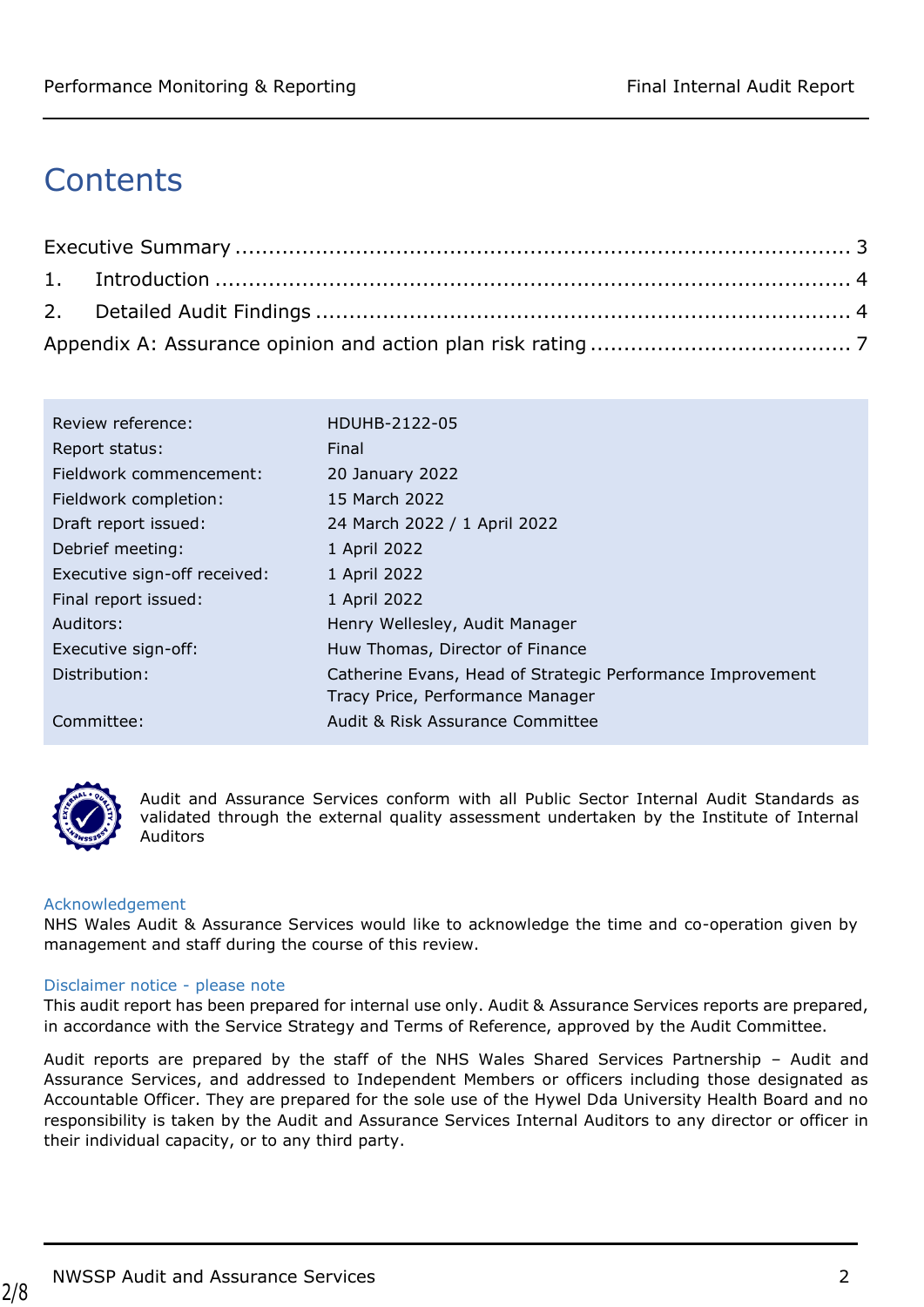## <span id="page-2-0"></span>Executive Summary

#### **Purpose**

The purpose of this audit review to provide assurance to the Healt Board of the the quality information and effectiveness of the arrangements in place for th monitoring and reporting performance.

#### **Overview**

There are no matters arisin requiring management attention.

The overall assurance rating Substantial, based on the systems place for Performance Manageme and progress made on implementi Improving Together, while acknowledging the programme is to be fully implemented due delays resulting from the Covidpandemic response.

| is                              | <b>Report Classification</b>                                                                                                                                                              |                                                                               |           |
|---------------------------------|-------------------------------------------------------------------------------------------------------------------------------------------------------------------------------------------|-------------------------------------------------------------------------------|-----------|
| th<br>of<br>١e<br>١e<br>of      |                                                                                                                                                                                           | Few matters require attention and<br>are compliance or advisory in<br>nature. | n/a       |
|                                 | Low impact on residual risk<br>Substantial<br>exposure                                                                                                                                    |                                                                               |           |
| ١q                              |                                                                                                                                                                                           |                                                                               |           |
|                                 |                                                                                                                                                                                           | Assurance summary <sup>1</sup>                                                |           |
| is<br>s in<br>ent               | Assurance objectives                                                                                                                                                                      |                                                                               | Assurance |
| ing<br>ilst<br>yet<br>to<br>-19 | The Data Reported to the Health Board<br>complete and accurate<br>with<br>is<br>Performance Monitoring and Reporting<br>Substantial<br>1<br>undertaken in a regular and timely<br>manner. |                                                                               |           |
|                                 |                                                                                                                                                                                           |                                                                               |           |

2 Together" The implementation of the "Improving programme is being achieved. **Substantial** 

 $1$  The objectives and associated assurance ratings are not necessarily given equal weighting when formulating the overall audit opinion.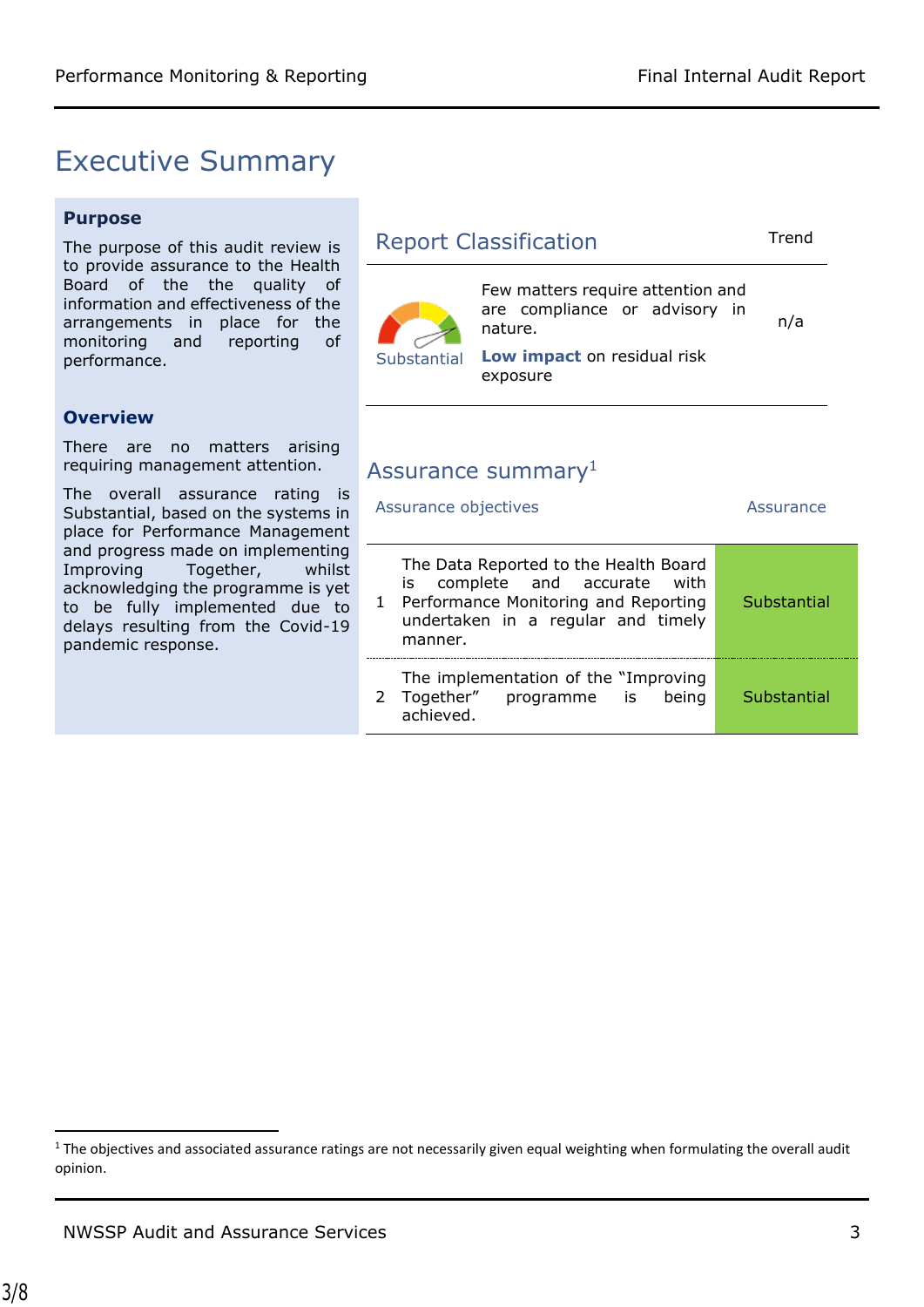# <span id="page-3-0"></span>1. Introduction

- 1.1 The review of Performance Reporting and Monitoring was completed in line with the 2021/22 Internal Audit Plan. The relevant lead Executive Director for the assignment was the Director of Finance.
- 1.2 The NHS Wales Delivery Framework and Guidance 2021-2022 was issued by the Welsh Government and sets out the outcome focused measures based upon the aims of A Healthier Wales plan. The Health Board is required to comply and regularly report their performance against outcomes.
- 1.3 Given the issues relating to, and the consequence of the Covid-19 pandemic, the implementation of Improving Together has taken longer, as acute sites address the pandemic, implementation of the full framework is now targeted for December 2022 and complete roll out is aimed for April 2023.
- 1.4 The potential risks considered in the review were as follows:
	- inaccurate performance information reported due to the lack of quality data;
	- untimely and irregular reporting of performance information results in key decision not being made by management; and
	- lack of progress in the implementation of 'Improving Together' programme.

# <span id="page-3-1"></span>2. Detailed Audit Findings

### **Objective 1: The data reported to the Health Board is complete and accurate with performance monitoring and reporting undertaken in a regular and timely manner**

- 2.1 The Health Board performance report was developed during 2021 to enable easier identification of areas of concern and streamline the reporting process. This involved a phased approach starting with the migration to a Power BI dashboard and the move from traditional RAG reporting to a more intuitive statistical process control (SPC) chart reporting.
- 2.2 SPC charts highlight the variation in performance over time, performance against target and facilitate the distinction between changes that are statistically significant or have happened by chance. This allows more meaningful analysis and richer discussion to understand where the focus of work needs to be concentrated to make a difference. SPC charts can also aid the Health Board in assessing the impact of change and statistically forecast whether a process is capable of achieving a target.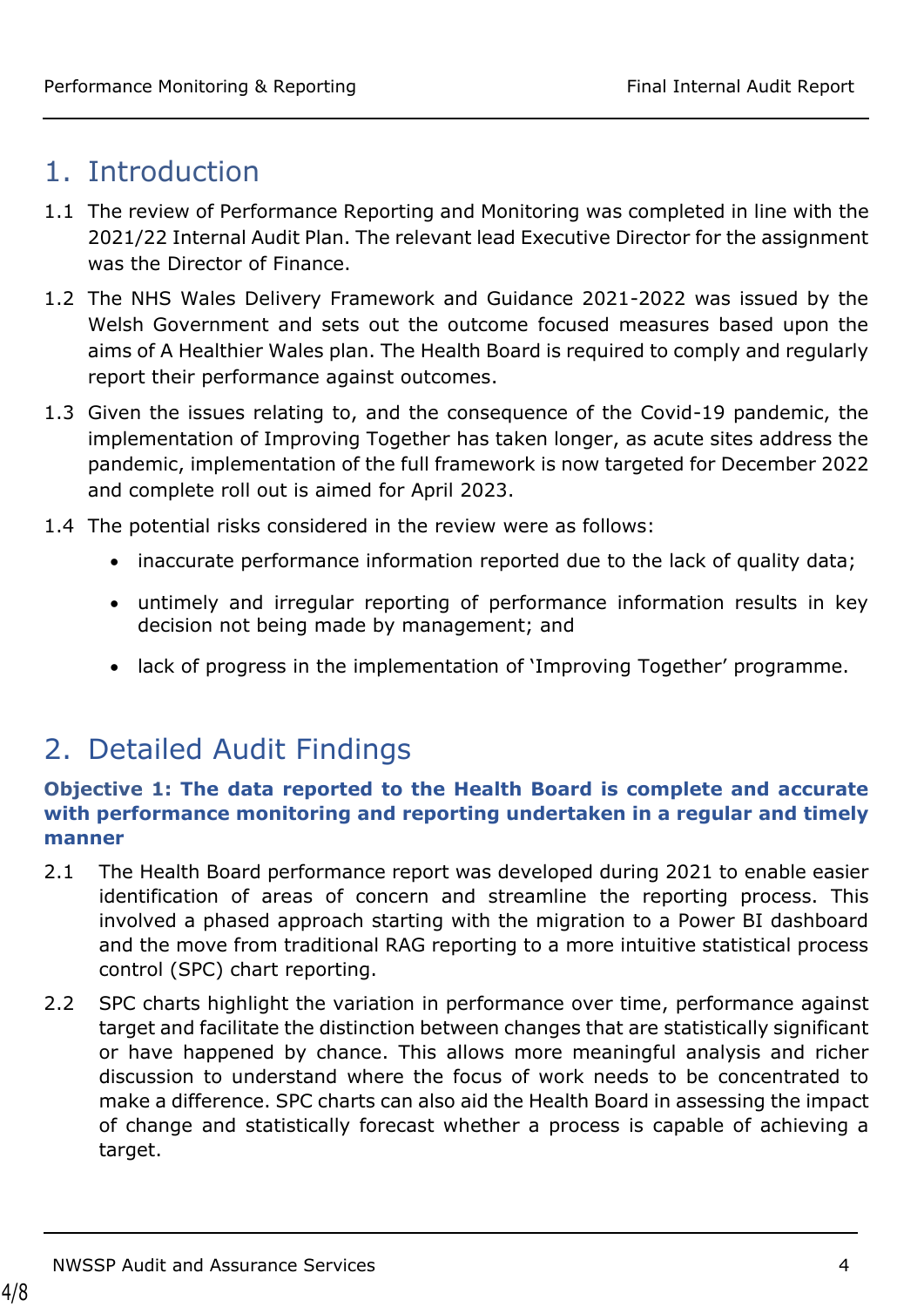- 2.3 The first Integrated Performance Assurance Report (IPAR) dashboard was presented to the Board in June 2021 and continues to be consistently reported at Board and committee level in line with reporting timetables. The IPAR has attracted positive feedback from Board members and learning has been shared via the All-Wales Head of Performance meetings resulting in these arrangements being considered for implementation by other NHS Wales organisations.
- 2.4 Metrics within the IPAR are based on Welsh Government priorities and linked to the Health Board's six strategic objectives and supporting planning objectives. We sampled 20 metrics to confirm that the performance reports were accurate and that there was a system in place to ensure accuracy. In all cases the data had been subject to quality assurance review by the Performance Team prior to inclusion in the IPAR, with a clear audit trail to demonstrate this.
- 2.5 Training has been provided to relevant staff and senior reporting officers on Power BI, the new IPAR reporting format and the use of SPC charts, with further online support made available to staff including how to interpret SPC charts and recordings of the sessions. A record of pre-launch training was maintained, however subsequent/ongoing training is not recorded. This has been informally highlighted to management as an opportunity for improvement.

#### Conclusion:

2.6 Noting the systems and processes in place for performance monitoring and reporting we have concluded **Substantial** assurance for this objective.

### **Objective 2: The implementation of the "Improving Together" programme is being achieved**

- 2.7 Improving Together is a quality management system, which seeks to ensure that all service users across the Health Board experience consistently high-quality services. Its aim is to align team vision with the Health Board's strategic objectives. The Programme aims to empower teams to improve quality and performance across the Health Board, by working with teams and wards to set key improvement measures, which aligns to the team vision and the strategic objectives of the organisation.
- 2.8 The Performance Improvement Team will work with teams to enable them to visualise key data sets, including improvement measures, which combined with regular team huddles will help drive decision-making, that makes a positive impact on performance.
- 2.9 As a result of the impact of the Covid-19 pandemic, the original planned implementation date (31 March 2022) has been extended to December 2022 for the framework to be in place, with roll out to teams by April 2023. Review of the implementation timetable to establish if key phases had been achieved noted that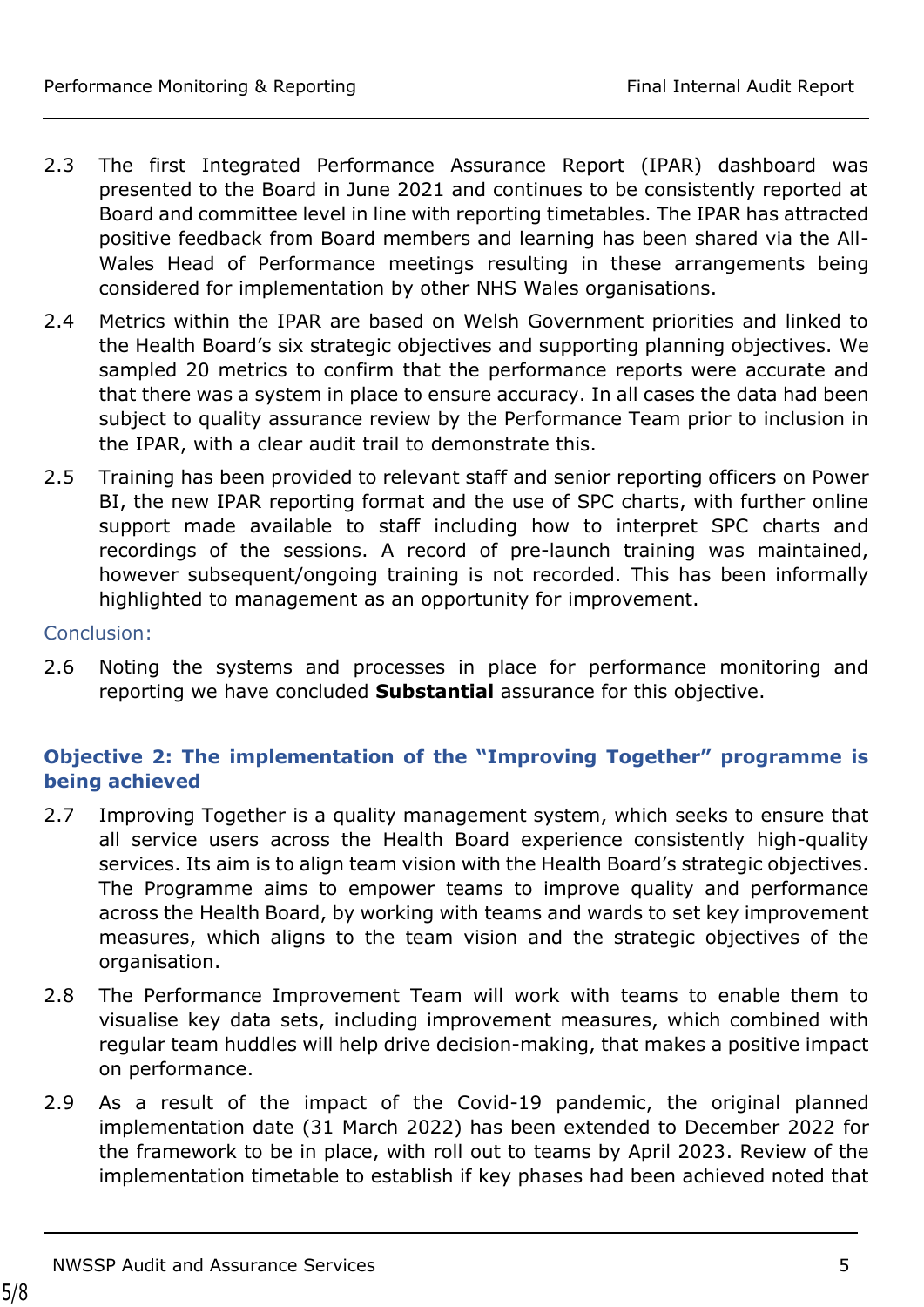the Vision and outcomes have been agreed with the Board, and a Quality Management System has been developed describing the Health Board's approach to Improving Together.

2.10 Further work is being undertaken to progress the project, with a presentation highlighting the achievements to date reported at the March 2021 Steering Group. A further presentation to the Executive Team outlines an overview of the performance structure, tools and support available through Improving Together seeking to empower staff to utilise data to drive forward improvement. The highlevel delivery plan within identifies key activities and the timescales to achieve implementation by April 2023.

Conclusion:

2.11 Recognising the unavoidable impact of Covid-19 and the ongoing effort to develop and implement the Improving Together framework, we have concluded **Substantial** assurance for this objective.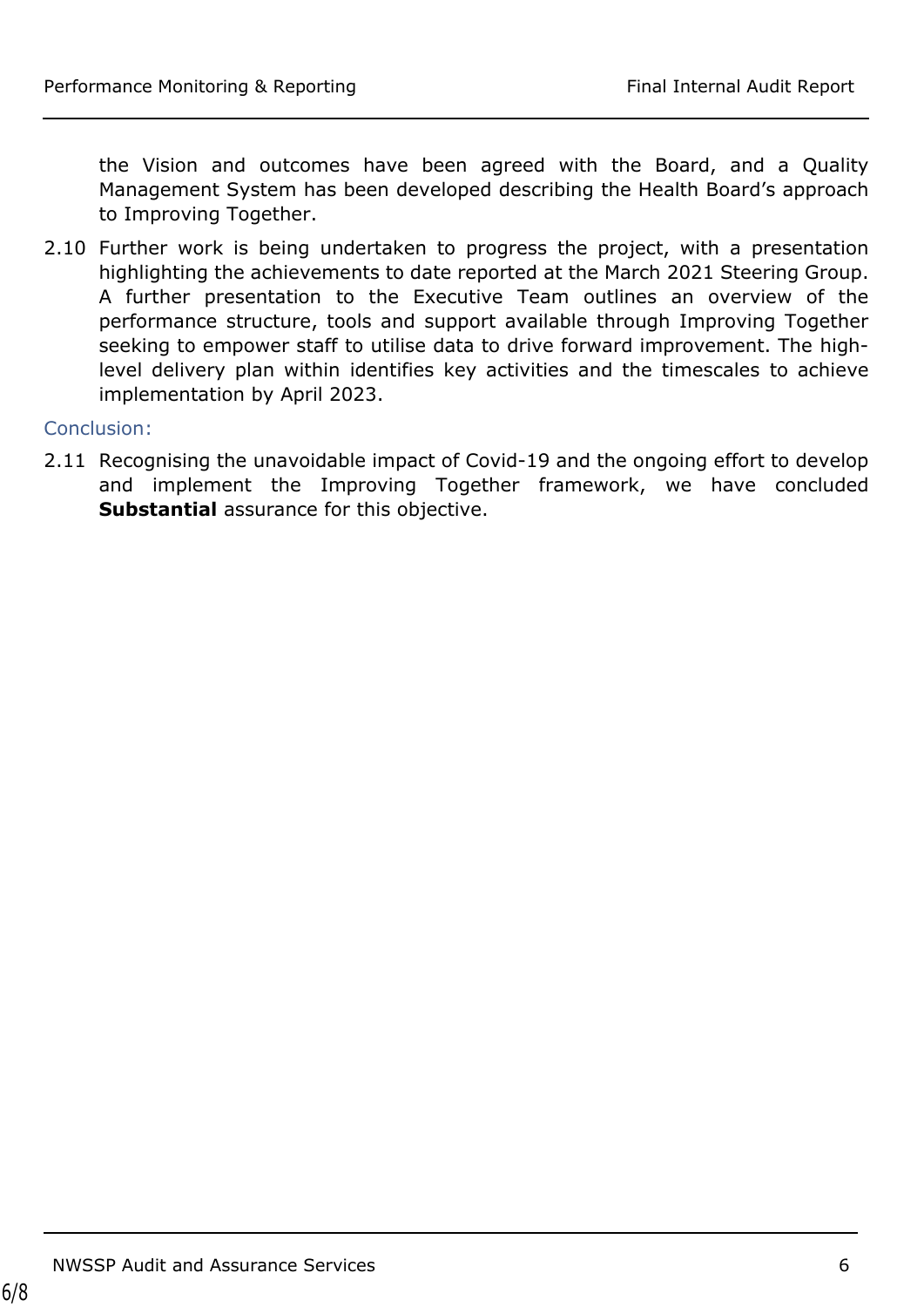# <span id="page-6-0"></span>Appendix A: Assurance opinion and action plan risk rating

### Audit Assurance Ratings

We define the following levels of assurance that governance, risk management and internal control within the area under review are suitable designed and applied effectively:

| <b>Substantial</b><br>assurance    | Few matters require attention and are compliance or advisory in<br>nature.<br>Low impact on residual risk exposure.                                                                                                                                                 |
|------------------------------------|---------------------------------------------------------------------------------------------------------------------------------------------------------------------------------------------------------------------------------------------------------------------|
| <b>Reasonable</b><br>assurance     | Some matters require management attention in control design or<br>compliance.<br>Low to moderate impact on residual risk exposure until resolved.                                                                                                                   |
| <b>Limited</b><br>assurance        | More significant matters require management attention.<br>Moderate impact on residual risk exposure until resolved.                                                                                                                                                 |
| No assurance                       | Action is required to address the whole control framework in this<br>area.<br>High impact on residual risk exposure until resolved.                                                                                                                                 |
| <b>Assurance not</b><br>applicable | Given to reviews and support provided to management which form<br>part of the internal audit plan, to which the assurance definitions<br>are not appropriate.<br>These reviews are still relevant to the evidence base upon which<br>the overall opinion is formed. |

### Prioritisation of Recommendations

We categorise our recommendations according to their level of priority as follows:

| <b>Priority</b><br><b>level</b> | <b>Explanation</b>                                                                                                                                                        | <b>Management action</b> |
|---------------------------------|---------------------------------------------------------------------------------------------------------------------------------------------------------------------------|--------------------------|
| <b>High</b>                     | Poor system design OR widespread non-compliance.<br>Significant risk to achievement of a system objective OR<br>evidence present of material loss, error or misstatement. | Immediate*               |
| <b>Medium</b>                   | Minor weakness in system design OR limited non-compliance.<br>Some risk to achievement of a system objective.                                                             | Within one month $*$     |
| Low                             | Potential to enhance system design to improve efficiency or<br>effectiveness of controls.<br>Generally issues of good practice for management<br>consideration.           | Within three months*     |

\* Unless a more appropriate timescale is identified/agreed at the assignment.